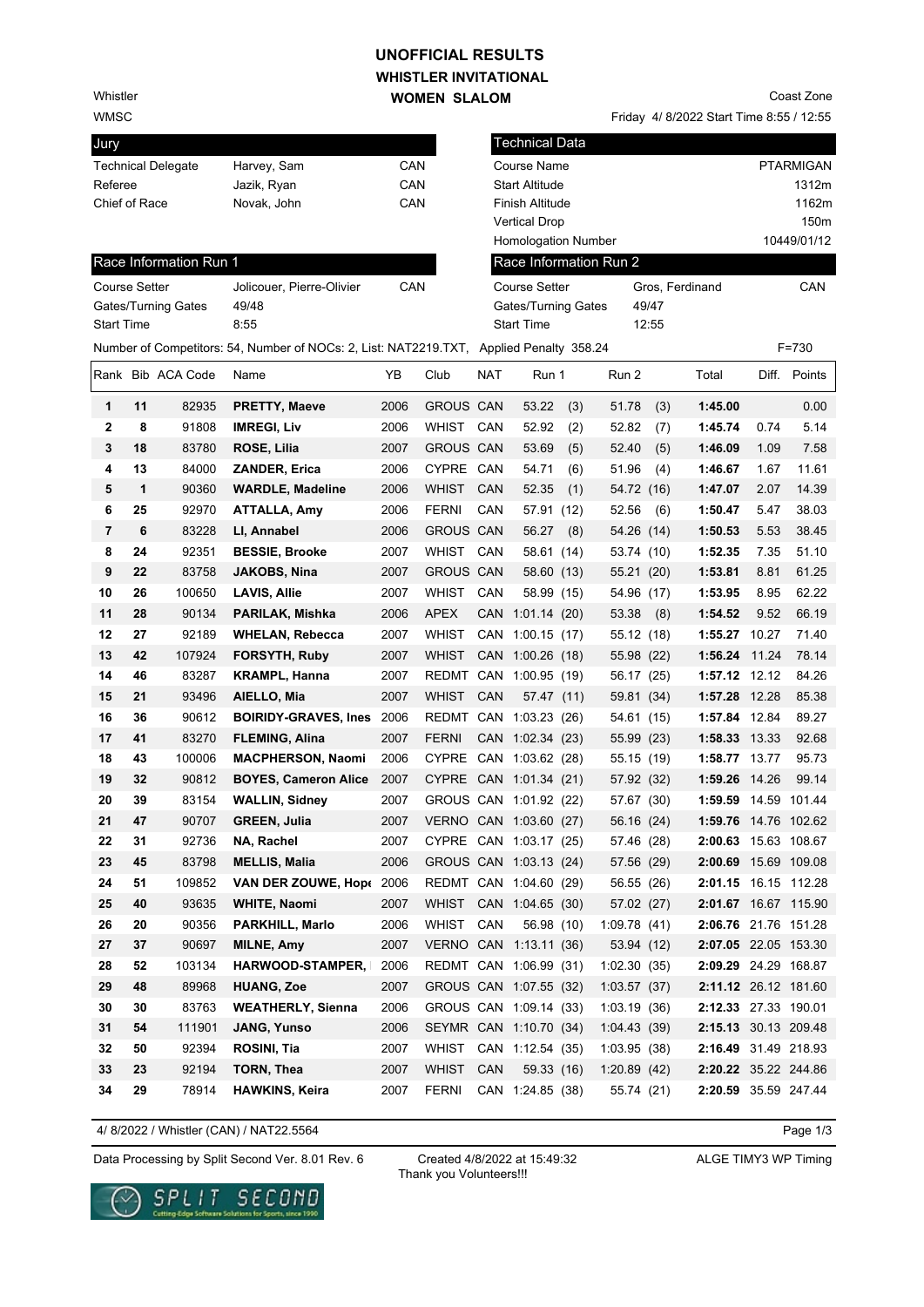## **WHISTLER INVITATIONAL WOMEN SLALOM UNOFFICIAL RESULTS**

Coast Zone

| WMSC |    |                   |                                        |      |                  |            |                  |             | Friday 4/8/2022 Start Time 8:55 / 12:55 |       |              |
|------|----|-------------------|----------------------------------------|------|------------------|------------|------------------|-------------|-----------------------------------------|-------|--------------|
|      |    | Rank Bib ACA Code | Name                                   | YB   | Club             | <b>NAT</b> | Run 1            | Run 2       | Total                                   | Diff. | Points       |
| 35   | 53 | 109507            | JARVIS, Dylan                          | 2007 | <b>WHIST</b>     |            | CAN 1:16.57 (37) | 1:08.40(40) | 2:24.97                                 |       | 39.97 277.89 |
|      |    |                   | <b>NOT PERMITTED TO START 1st RUN</b>  |      |                  |            |                  |             |                                         |       |              |
|      |    |                   | DID NOT START 1st RUN: 2 competitors   |      |                  |            |                  |             |                                         |       |              |
|      | 35 | 92862             | <b>TAYLOR, Tabitha</b>                 | 2007 | BIGWH CAN        |            |                  |             |                                         |       |              |
|      | 5  | 83168             | <b>IRISH, Brooke</b>                   | 2006 | <b>GROUS BCA</b> |            |                  |             |                                         |       |              |
|      |    |                   |                                        |      |                  |            |                  |             |                                         |       |              |
|      |    |                   | DID NOT FINISH 1st RUN: 13 competitors |      |                  |            |                  |             |                                         |       |              |
|      | 49 | 90324             | <b>EMERY, Aureane</b>                  | 2007 | <b>WHIST</b>     | CAN        |                  |             |                                         |       |              |
|      | 38 | 83850             | <b>ANDREWS, Kesley</b>                 | 2006 | <b>FERNI</b>     | CAN        |                  |             |                                         |       |              |
|      | 34 | 90168             | KIM, Chloe                             | 2006 | <b>GROUS CAN</b> |            |                  | 57.99 (33)  |                                         |       |              |

| 34           | 90168 | KIM, Chloe                         | 2006 | <b>GROUS CAN</b> |            | 57.99 (33) |     |         |  |
|--------------|-------|------------------------------------|------|------------------|------------|------------|-----|---------|--|
| 33           | 83471 | <b>ROGERS, Nicole</b>              | 2006 | APEX             | <b>CAN</b> | 57.67 (30) |     |         |  |
| 17           | 90858 | WYSE, Eva                          | 2007 | APEX             | <b>CAN</b> | 54.08 (13) |     |         |  |
| 16           | 83170 | <b>SCHENK, Heidi</b>               | 2006 | WHIST CAN        |            | 53.80 (11) |     |         |  |
| 14           | 92248 | <b>JENSEN, Hannah</b>              | 2007 | WHIST            | CAN        | 50.87      | (2) |         |  |
| $12 \,$      | 90125 | YOUNG, Vanessa                     | 2006 | WHIST CAN        |            |            |     |         |  |
| 10           | 82898 | <b>CROSS, Sophia</b>               | 2006 | WHIST CAN        |            |            |     |         |  |
| 7            | 90007 | <b>DECK STANG, Viveka</b>          | 2006 | WHIST CAN        |            |            |     |         |  |
| 4            | 90008 | GILBERT, Lola                      | 2006 | WHIST            | CAN        |            |     |         |  |
| 3            | 83644 | <b>CARR, Tylee</b>                 | 2007 | <b>VERNO CAN</b> |            | 49.09 (1)  |     |         |  |
| $\mathbf{2}$ | 83477 | DROPPO, Hannah                     | 2006 | APEX             | <b>CAN</b> | <b>DNF</b> |     |         |  |
|              |       |                                    |      |                  |            |            |     |         |  |
|              |       | DISQUALIFIED 1st RUN: 1 competitor |      |                  |            |            |     |         |  |
| 19           | 92245 | <b>COOK, Marlowe</b>               | 2007 | <b>WHIST</b>     | <b>CAN</b> | 53.40      | (9) | Gate 48 |  |

**NOT PERMITTED TO START 2nd RUN**

**DID NOT START 2nd RUN**

WMSC Whistler

|    | DID NOT FINISH 2nd RUN: 3 competitors |      |                          |  |            |
|----|---------------------------------------|------|--------------------------|--|------------|
|    | 44 111624 SCHLEGEL, Mila              | 2007 | OWLS CAN 56.49 (9)       |  | <b>DNF</b> |
| 15 | 82882 <b>BIBBY, Liza</b>              |      | 2007 GROUS CAN 56.05 (7) |  | <b>DNF</b> |
| 9  | 93634 WEBB, Nicole                    | 2007 | WHIST CAN 53.57 (4)      |  | <b>DNF</b> |

**DISQUALIFIED 2nd RUN**

4/ 8/2022 / Whistler (CAN) / NAT22.5564

Data Processing by Split Second Ver. 8.01 Rev. 6 Created 4/8/2022 at 15:49:32 ALGE TIMY3 WP Timing



Created 4/8/2022 at 15:49:32 Thank you Volunteers!!!